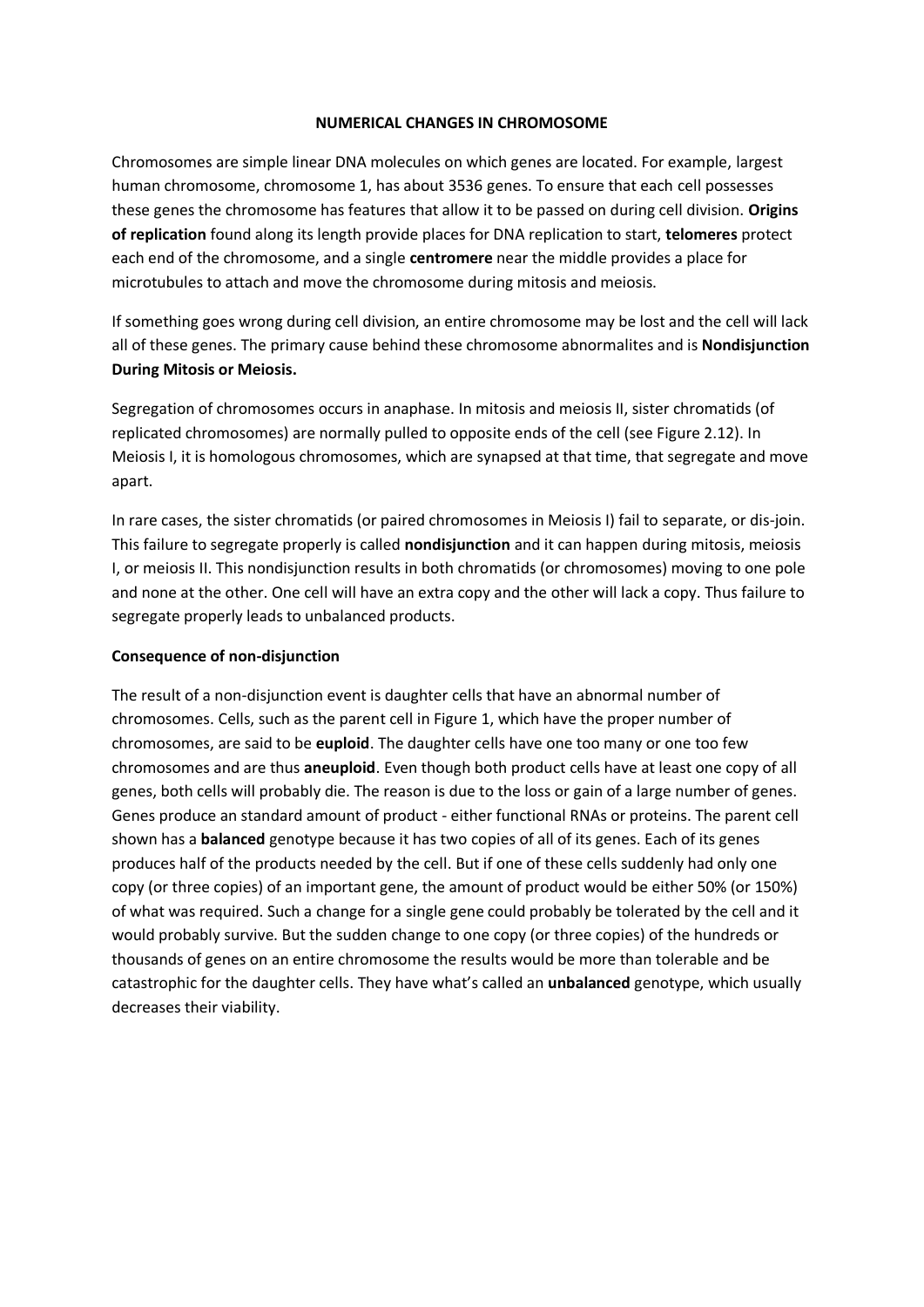**MITOSIS** 







If a **first division** or **second division nondisjunction** event occurs during meiosis the result is an unbalanced gamete (Figure 2b and c). The gamete will often be functional, but after fertilization the embryo will be genetically unbalanced. This usually leads to the death of the embryo. There are some exceptions to this in humans and these will be presented later in this chapter.